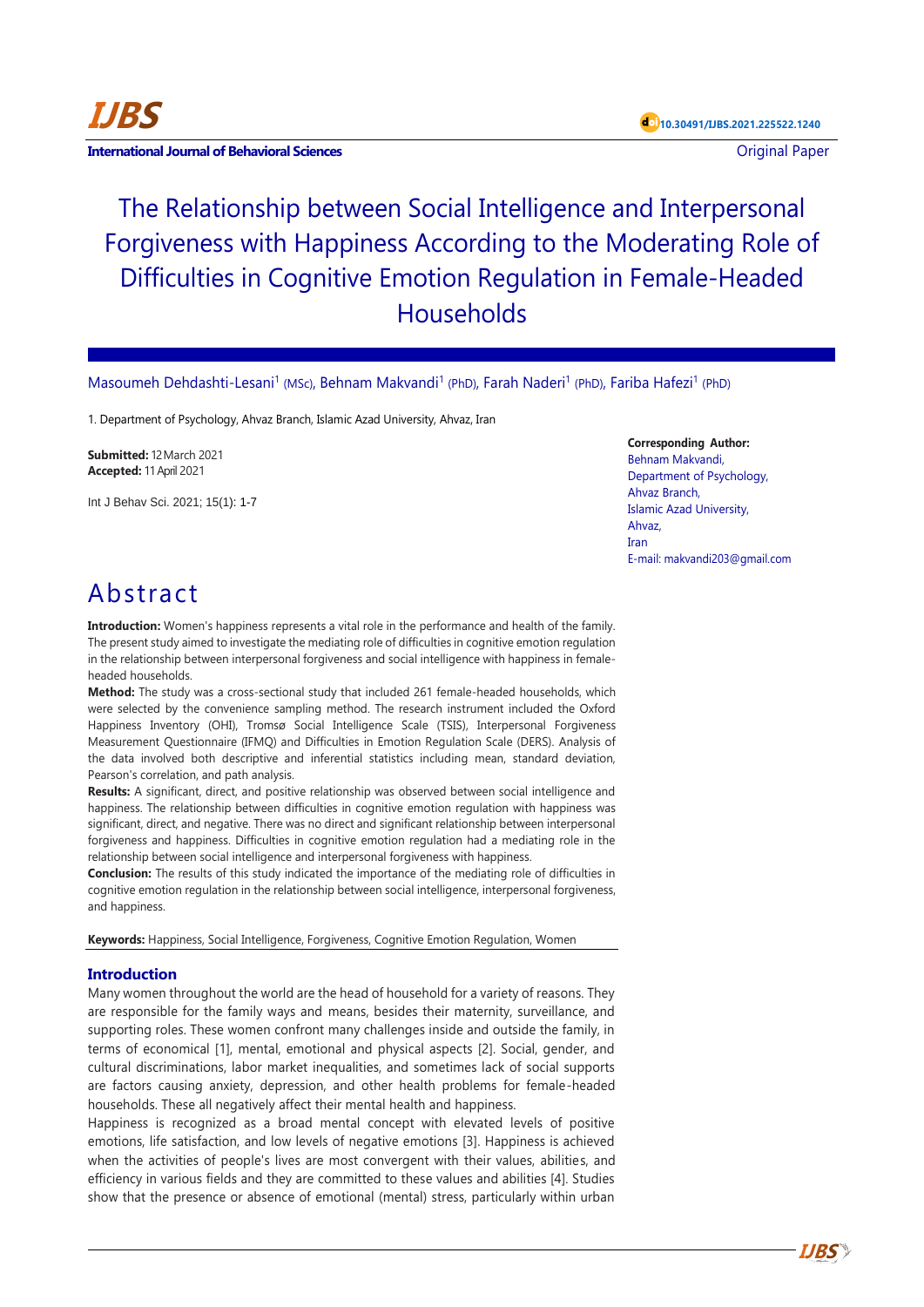life, greatly affects happiness. Stress, anxiety, feelings of fatigue and exhaustion, and depression are common for female-headed households. Numerous studies have shown that several factors (e.g., social, personal, psychological, environmental, etc.) are influencing happiness [5].

Emotion regulation is a factor that affects happiness. Cognitive emotion regulation positively affects social adjustment and the ability to establish healthy relationships with others and hence a sense of happiness. Emotion regulation is a factor influencing social functioning. People who fail to regulate their emotions have some difficulties in understanding and accepting emotions and the ability to develop a behavioral adjustment when encountering issues and obstacles. Pandey et al. [6] believe that anxious people and those with mood disorders make a great attempt to regulate their deep emotions, but this leads to intensification and resistance to unwanted emotions. People who can regulate their emotions can establish better relationships with others and experience greater welfare.

Forgiveness is an inherent feature that implies forgiving and giving love to someone who has made a mistake or has demonstrated a negative sentiment [7]. Some studies indicate the predictive role of forgiveness in emotion regulation [8]. Ashkani et al. [9] believe that forgiveness improves the physical, mental and spiritual health and also relationships in individuals. People who fail to forgive themselves and others experience more anger and depression [9]. Maltby [10] believes that happiness can be assumed to be the ultimate appearance of satisfaction, and if forgiveness is a reflection of human power and positive thinking, then it is expected to have a positive relationship with happiness. Contrarily, Batik et al. [11] reported that forgiveness has little predictive power for mental happiness; for more explanation, they stated that the relationship between forgiveness and happiness may be related to other mediating variables such as selfesteem and loneliness. Saricam and Adam Karduz [12] also found a positive relationship between forgiveness and happiness. They believe that forgiveness leads to the development of a positive and satisfying mental experience through social support.

Social intelligence is one of the factors associated with happiness and effective interpersonal relationships [13]. Social intelligence is the full capability to perceive, evaluate, and express emotion, the power of understanding emotion, and the ability to accept it to facilitate cognitive and adaptive activities [14]. Social intelligence seems to be the first step to enter the community, build an adaptive relationship, and manage targeted behavior to ensure group sustainability. Callea et al. [15] showed a positive relationship between emotional intelligence and happiness. Also, Aminpoor [16] revealed a positive and significant relationship between social intelligence and happiness. Tkach and Lyubomirsky [17] reported that positive relationships with others and a sense of social support are predictors of happiness.

A leading factor in developing a person's happiness is the process of interacting with the surrounding. According to Buss [18], people develop happiness by overcoming barriers and building close relationships. Social intelligence explains how effective a person can identify and understand the emotions of others and is able to accompany them, which in turn helps to develop a positive and effective relationship. On the other hand, the presence of efficient and effective interpersonal relationships improves social support, and a person with high social support often feels more satisfied. Fata et al. [19] believe that social intelligence gives a person added ability to manage stress and helps them to suffer less from anxiety and depression and consequently has a positive effect on their happiness and mental health.

Given the importance of family in the early breeding and education of children and adolescents and with the leading role of happiness in the family health and function, this study is meant to evaluate the role of emotion regulation in the relationship between happiness with emotional intelligence and interpersonal forgiveness among the female-headed households.

# **Method**

The research design was causal-correlational with a field type. The statistical population of the study consisted of all the female-headed households in Ahvaz city in 2019. The convenience sampling method was used to select the sample group. To this end, three questionnaires were firstly selected and clarified for the participants. The interviewer completed the questionnaires through interviews by being present in the city and different regions of the city as well as primary interviews with female vendors. The participants were ensured that their information would remain strictly confidential. A total of 300 questionnaires were distributed and 261 were analyzed following the elimination of incomplete questionnaires.

The following tools were used in this study:

**Oxford Happiness Inventory (OHI):** The Oxford Happiness Inventory (OHI) was at first developed by Argyle et al. [20]. The questionnaire is constituted of 29 questions and measures life satisfaction, happiness or enjoinment, self-esteem, relaxation, control, and efficiency. Each component has four options where questions 24, 17, 14, 9, 8, 6, 5, and 3 are intended for life satisfaction, questions 29, 26, 23, 22, 21, 19, 2 and 1 are intended for happiness or pleasure, questions 28, 25, 16, 13 and 7 are intended for self-esteem, questions 18, 15, and 12 are intended for relaxation, questions 27, 11, 10 and 4 are intended for control, and question 20 is intended to measure efficiency. Scores range from 29 to 116. Higher scores represent higher happiness. Scores range from 1 to 4. Argyle and Lu [21] assessed the reliability of this questionnaire using Cronbach's alpha for 347 participants and reported a reliability coefficient of 0.90 for it. Alipoor and Noorbala [22] reported Cronbach's alpha coefficient of 0.93 for this questionnaire.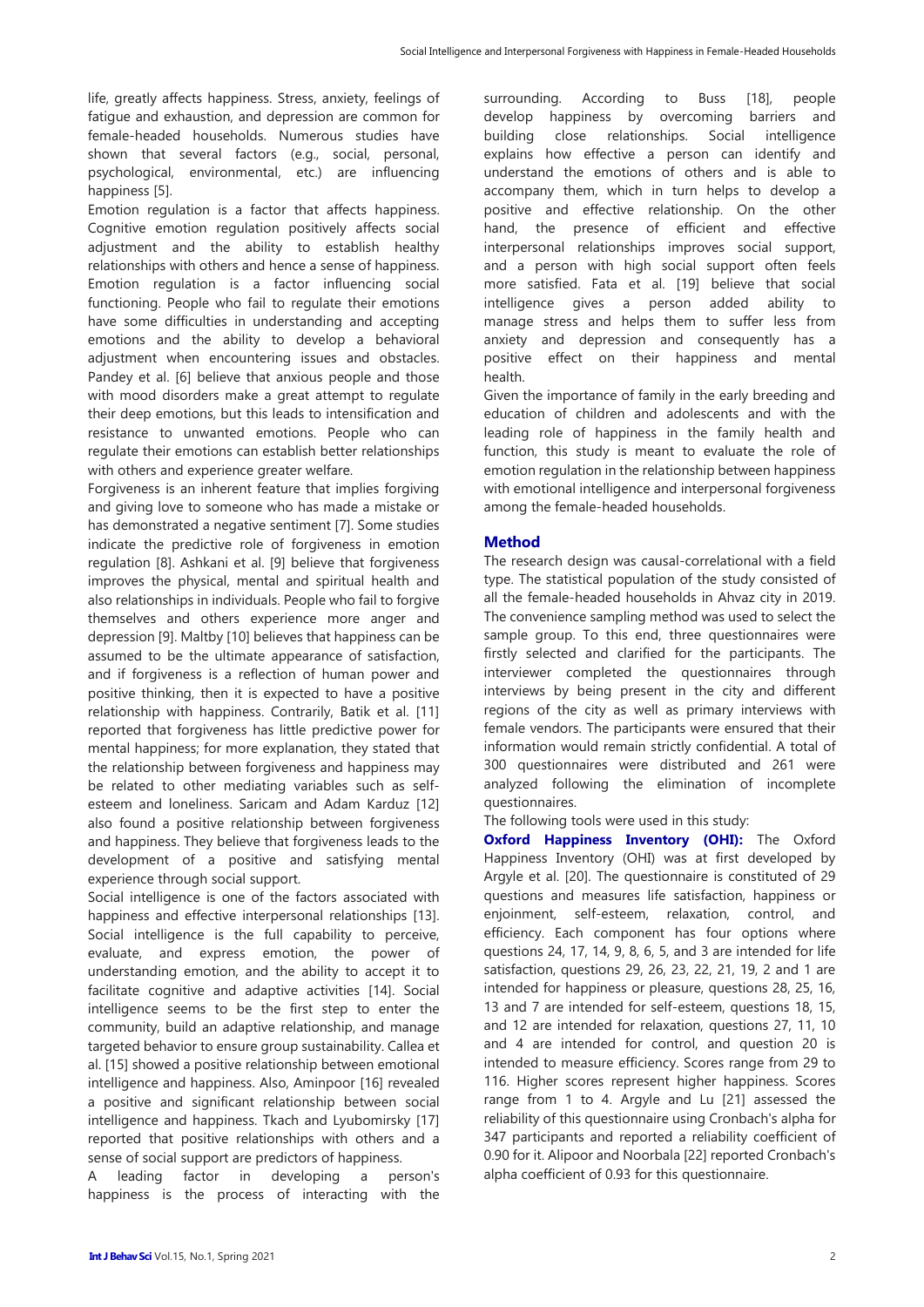**Tromso Social Intelligence Scale (TSIS):** This scale is which is constituted of 21 questions, has been designed by Silvera et al. [23]. It measures the individual social intelligence and its subscales (social information processing subscale, social awareness subscale, and social skills subscale). A 7-point Likert scale is used for scoring, including strongly agree, somewhat agree, slightly agree, no idea, slightly disagree, somewhat disagree, and strongly disagree. Questions 9, 10, 11, 12, 13, 14, 15, 18, 19, 20, and 21 are reversely scored. Based on Rahimi and Eftekhar [24], the validity of the questionnaire was 0.79, the reliability was 0.91 (21 questions), the social information was 0.84 (8 questions), and the social skills was 0.81 (6 questions) for, indicating the high reliability of the questionnaire. In Khalegkhah's research [25], the reliability of this questionnaire was 0.81 using Cronbach's alpha for the whole questionnaire. In the present study, the Cronbach's alpha coefficient was 0.87 for this questionnaire.

**Interpersonal Forgiveness Measurement Questionnaire (IFMQ):** This scale has been developed by Ehteshamzadeh et al. [26]. It consists of 25 items - 12 items to measure the firs factor (reconnection and control over revenge), six items to measure the second factor (control over resentment), and seven items to measure the third factor (realistic understanding). Ehteshamzadeh et al. [26] worked with 400 students from Ahvaz University (237 females and 163 males) to develop and validate this scale. To score this scale, an overall score is achieved for interpersonal forgiveness and three scores for its subscales. In this questionnaire, scores "full disagreement" (1) and "full agreement" (4) are intended for items 19, 20, 21, 22, 23, 24, and 25, whilst the remaining items are scored conversely. They also reported Cronbach's alpha of 0.75 and the reliability of 0.90 for this questionnaire, which are acceptable.

**Difficulties in Emotion Regulation Scale (DERS):** The Difficulties in Emotion Regulation Scale (DERS) was first developed by Gratz and Roemer [27]. The initial scale of difficulties in emotion regulation was a self-report 41 items measurement formulated to clinically assess difficulties in emotion regulation. The answers range from 1 to 5 on a Likert scale. One (1) means rarely (0-10%), 2 means sometimes (11-13%), 3 means half of the cases (36-65%), 4 means most of the cases (66-90%) and 5 means almost always (91-100%). One question was excluded because of its low accordance with the sale, and four questions because of low factor loading or dualfactor loading on two components. Thus, from among the initial 41 items, 36 items were eventually included in the

assessment. This questionnaire has six components including rejection of emotional responses (questions 11, 12, 21, 23, 25, and 29), difficulty in performing targeted behaviors (questions 33, 26, 20, 18, and 13), difficulty in control impulse (questions 27, 24, 19, 14, 3, and 33), lack of emotional awareness (questions 34, 17, 10, 8, 6, and 2), limited access to emotion regulation strategies (questions 36, 35, 31, 3, 28, 22, 16, and 15), and lack of emotional clarity (questions 4, 5, 7, 9, and 1). Questions 7, 6, 2, 1, 8, 10, 17, 20, 22, 24, and 34 adopt a reverse scoring strategy. Higher scores mean more difficulty in emotion regulation. The scale has an overall score and six sub-scores for each component. The internal consistency is 0.93 for questions and over 0.80 for each of the components [27]. Mohammadi et al. [28] reported the reliability to be 0.91 (for the whole questionnaire) and 0.84, 0.84, 0.86, 0.7, 0.84, and 0.57 (for its components) using Cronbach's alpha. Besharat et al. [29] also reported the internal consistency of 0.92 and reliability of 0.87 for this questionnaire. In this study, the reliability of 0.88 was achieved for the whole questionnaire using Cronbach's alpha.

Data were analyzed by descriptive and inferential statistics such as mean, standard deviation, minimum and maximum scores, and Pearson correlation coefficient. Cronbach's alpha coefficient was calculated to determine the reliability and validity. The skewness and kurtosis were utilized to specify the data normality, and the path analysis was used to assess the proposed model. SPSS Amos was further used for analyzing the data. The significance level of the research was considered to be  $α = 0.05$ .

## **Results**

Descriptive statistics including mean, standard deviation (SD) and the correlation matrix of the research variables are summarized in Table 1.

The results of the Pearson correlation coefficient revealed a positive significant relationship between all the variables (p <0.01) (Table 1). An initial proposed model to explain happiness based on social intelligence, interpersonal forgiveness, and difficulties in cognitive emotion regulation is illustrated in Figure 1.

The Root Means Square Error of Approximation (RMSEA= 0.42) showed that the initial model required modification. To this end, the non-significant relationship between interpersonal forgiveness and happiness was removed. Figure 2 shows the final model in which the root means square error of approximation (RMSEA= 0.07),  $\chi^{2/df}$ = 2.17 and CFI= 0.99, indicated a good model fit (Table 2).

| <b>Table 1.</b> Mean, Standard Deviation, and Pearson Correlation Coefficients among Key Study Variables |  |  |
|----------------------------------------------------------------------------------------------------------|--|--|
|                                                                                                          |  |  |

| <b>Variables</b>                                | М      | SD    |           |           |           |  |
|-------------------------------------------------|--------|-------|-----------|-----------|-----------|--|
| 1. Happiness                                    | 78.62  | 29.39 |           |           |           |  |
| 2. Social intelligence                          | 92.65  | 35.39 | $0.43**$  |           |           |  |
| 3. Interpersonal forgiveness                    | 69.00  | 20.01 | $0.38**$  | $0.57**$  |           |  |
| 4. Difficulties in cognitive emotion regulation | 101.80 | 58.81 | $-0.58**$ | $-0.47**$ | $-0.44**$ |  |

 $** = p < 0.01$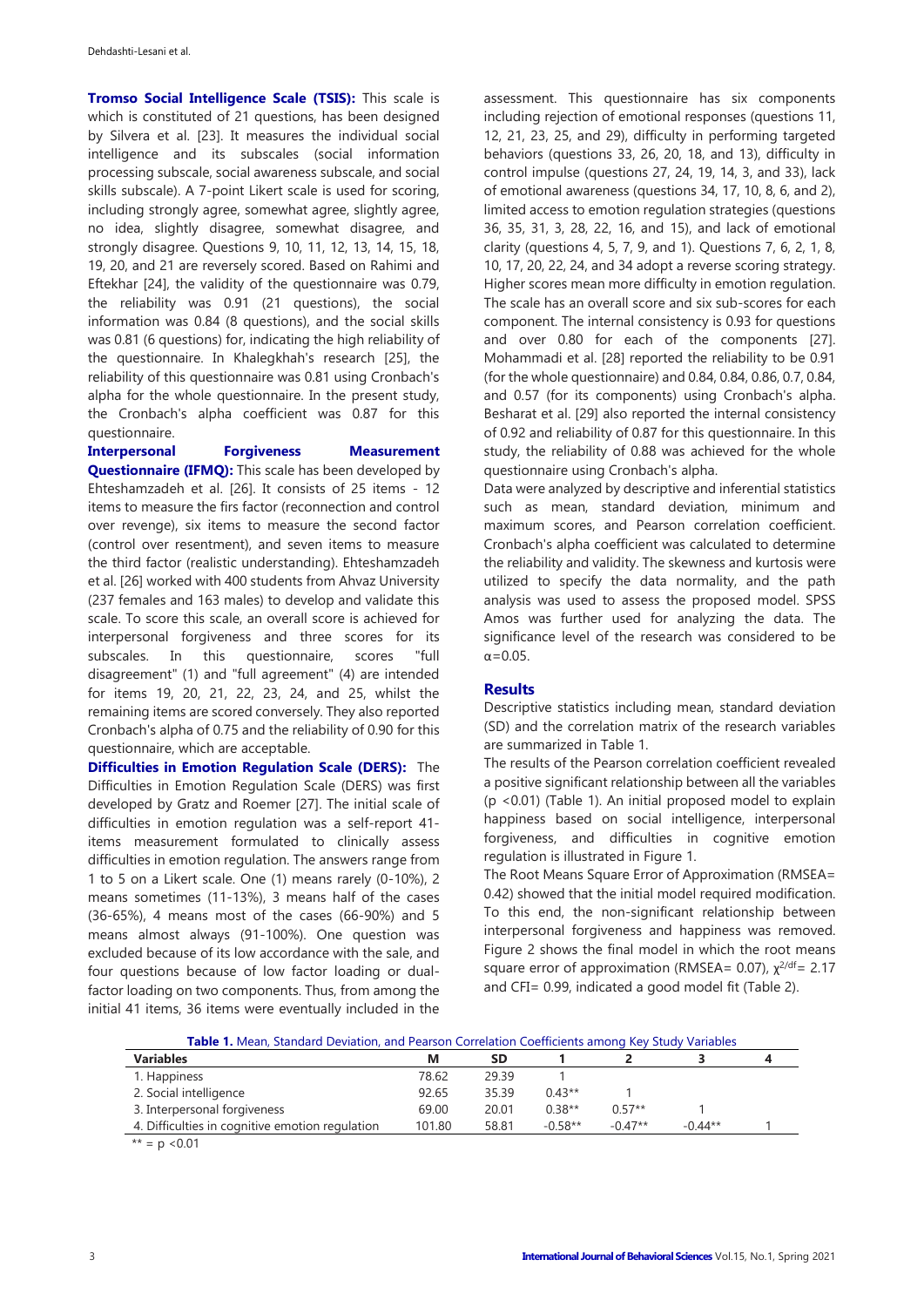

Figure 1. Initial model pertaining to the mediating role of difficulties in cognitive emotion regulation in the relationship between interpersonal forgiveness and social intelligence with happiness.

| <b>Fit indicators</b> | <b>Initial model</b>     | <b>Final model</b> |
|-----------------------|--------------------------|--------------------|
|                       | 0.001                    |                    |
| dt                    |                          |                    |
| $x^2$ /df             | $\overline{\phantom{a}}$ |                    |
|                       | $\overline{\phantom{a}}$ | 0.14               |
|                       | 0.00                     | ገ ዓዓ               |

RMSEA 0.42 0.08



Figure 2. The modified final model pertaining to the mediating role of difficulties in cognitive emotion regulation in the relationship between interpersonal forgiveness and social intelligence with happiness

| Table 3. Path Coefficients of Direct Effects between Research Variables in the Initial and Final Model |                      |         |       |                    |           |       |  |
|--------------------------------------------------------------------------------------------------------|----------------------|---------|-------|--------------------|-----------|-------|--|
|                                                                                                        | <b>Initial model</b> |         |       | <b>Final model</b> |           |       |  |
| Path                                                                                                   | Path type            | ß       | р     | Path type          | β         | р     |  |
| Social intelligence to happiness                                                                       | Direct               | 0.16    | 0.001 | Direct             | $0.20**$  | 0.001 |  |
| Interpersonal forgiveness to happiness                                                                 | Direct               | 0.09    | 0.14  | Direct             |           |       |  |
| Social intelligence to difficulties in cognitive<br>emotion regulation                                 | Direct               | $-0.33$ | 0.001 | Direct             | $-0.33**$ | 0.001 |  |
| Interpersonal forgiveness to difficulties in<br>cognitive emotion regulation                           | Direct               | $-0.27$ | 0.001 | Direct             | $-0.27**$ | 0.001 |  |
| Difficulties in cognitive emotion regulation<br>to happiness                                           | <b>Direct</b>        | $-0.47$ | 0.001 | Direct             | $-0.49**$ | 0.001 |  |

 $** = p < 0.01$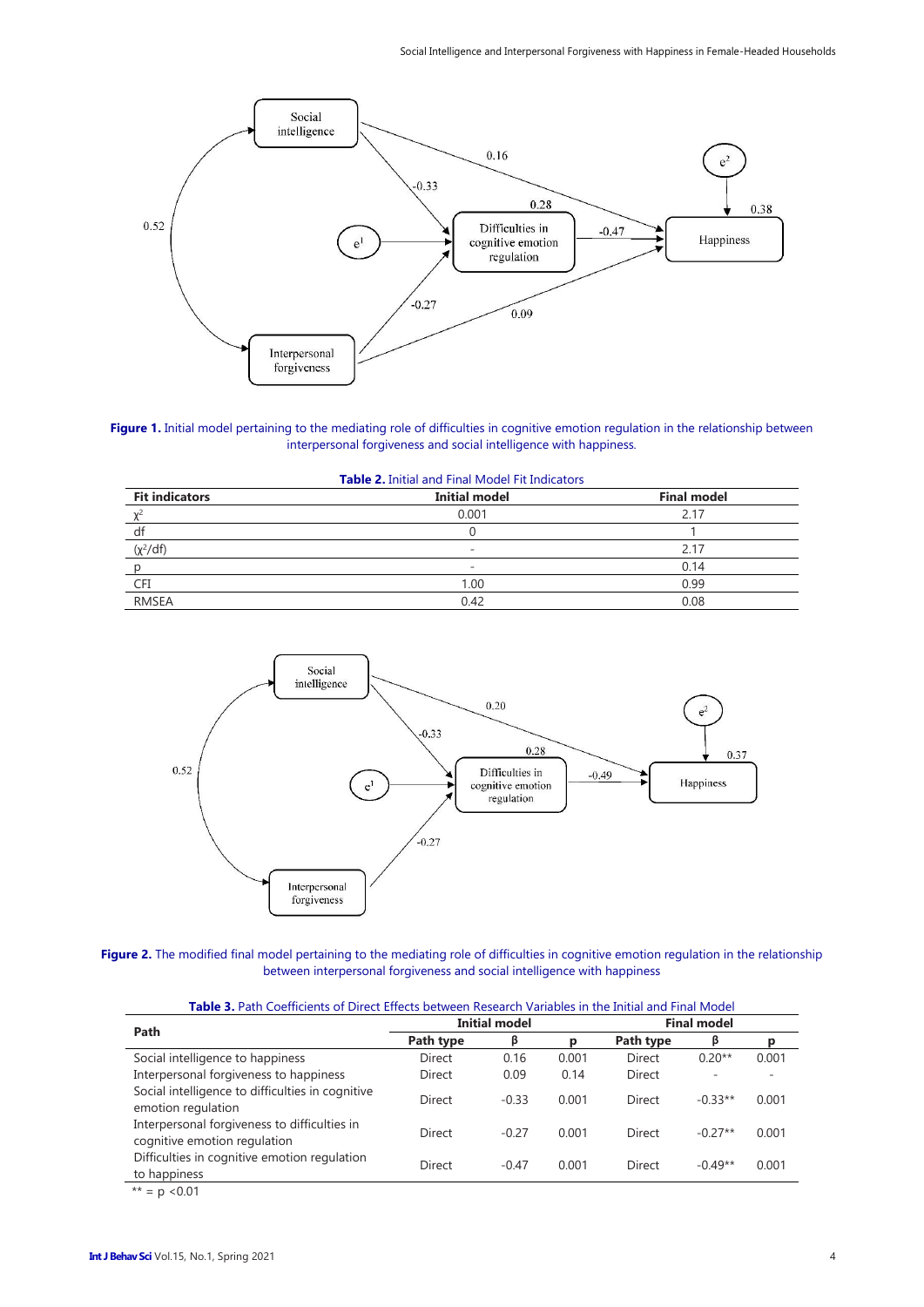The results showed that the direct effect of social intelligence on the happiness was significant ( $\beta$ = 0.20, p <0.01). Interpersonal forgiveness did not have a significant direct effect on happiness (β= 0.09, p >0.05). Moreover, social intelligence had a significant direct impact on difficulties in cognitive emotion regulation ( $β = -0.33$ ,  $p < 0.01$ ). The direct effect of interpersonal forgiveness to difficulties in cognitive emotion regulation was significant ( $\beta$ = -0.27, p <0.01). However, difficulties in cognitive emotion regulation significantly affected happiness in a direct manner ( $β = -0.49$ ,  $p < 0.01$ ) (Table 3). The Bootstrap method was used to determine the significance of intermediary relationships.

The indirect path of social intelligence towards happiness was statistically significant according to the mediating role of difficulties in cognitive emotion regulation (β= -0.13, p <0.01). Furthermore, the indirect path of interpersonal forgiveness towards happiness through the mediating role of difficulties in cognitive emotion regulation was significant ( $β = -0.19$ ,  $p < 0.01$ ) (Table 4).

| <b>Table 4.</b> Nesults of the bootstrap intethou for investigating indirect and intermedialy natifs |                                                 |                              |                      |       |                    |       |
|------------------------------------------------------------------------------------------------------|-------------------------------------------------|------------------------------|----------------------|-------|--------------------|-------|
| <b>Predictor variable</b>                                                                            | <b>Mediator Variable</b>                        | <b>Criterion</b><br>variable | <b>Initial model</b> |       | <b>Final model</b> |       |
|                                                                                                      |                                                 |                              | <b>Bootstrap</b>     |       | <b>Bootstrap</b>   |       |
| Social intelligence                                                                                  | Difficulties in cognitive<br>emotion regulation | <b>Happiness</b>             | $-0.13$              | 0.001 | $-0.13**$          | 0.001 |
| Interpersonal<br>forgiveness                                                                         | Difficulties in cognitive<br>emotion regulation | <b>Happiness</b>             | $-0.18$              | 0.001 | $-0.19**$          | 0.001 |
| ** = $p$ < 0.01                                                                                      |                                                 |                              |                      |       |                    |       |

## **Table 4.** Results of the Bootstrap Method for Investigating Indirect and Intermediary Paths

## **Discussion**

The present study aimed to investigate the relationships of social intelligence and interpersonal forgiveness with happiness according to the moderating role of difficulties in cognitive emotion regulation in female-headed households. The results showed that the proposed model had a good fit. In general, except for the direct path of interpersonal forgiveness towards happiness, all direct and indirect paths had significant relationships. Based on the findings, there was a direct correlation between social intelligence and happiness in female-headed households. This finding is consistent with previous research [30-32]. Given that social intelligence is the ability to accompany others, be aware of social issues and be sensitive to stimuli from others and having insight into their moods and characteristics, a person with high social intelligence is expected to have higher social support, a higher quality of life, and consequently developed happiness. Khan and Bhat [32], found that social intelligence is positively correlated with personal and social welfare and mental health. In other words, people with high social intelligence experience higher mental health and less anxiety.

There was no significant relationship between interpersonal forgiveness and happiness. This finding is consistent with previous research [11, 33, 34]. Although several studies have cited a positive correlation between forgiveness and life satisfaction, it must be noted that forgiveness sometimes is verbally not internalized, so it is temporary and unstable [33]. Female-headed households face many problems and issues in their daily lives that can cause various psychological and social harms in them. Based on the preceding studies, forgiveness is not considerably correlated with happiness if it occurs faintly or when something is about to be forgotten or ignored.

According to the findings, there was a significant and negative relationship between social intelligence and difficulties in cognitive emotion regulation. This finding is consistent with previous studies [35-37]. For further explanation, it can be stated that emotion regulation is one of the factors associated with welfare, proper functioning, and adaptation to environmental distressing situations. Contrarily, developed emotional intelligence leads to healthy relationships, optimal management of stress during distressing situations, and the ability to adapt well to such situations. Many relationships entail social skills and stress management. Social intelligence and skills help a person to deal better with challenges during life and also regulate their emotions and sensations [14].

There was also a negative and significant relationship between interpersonal forgiveness and difficulties in emotion regulation. This finding is consistent with previous studies [8, 38]. To explain this, people with a higher capacity of forgiveness often experience less internal stress and violence and behave more appropriately in interpersonal relationships. On the other hand, as regarded, people who are more efficient in regulating their emotions have less anger, stress, and anxiety and can perform more efficiently in interpersonal interactions. These people often experience greater competence and support and are more satisfied with their social relationships.

Findings revealed a negative and significant relationship between happiness and difficulties in cognitive emotion regulation. This finding is consistent with the research results of Young et al. [39], and Foladchang et al. [40]. For further explanation, emotion plays a vital role in adapting to life changes and distressing situations and emotional states are the determining factors in the shaping of anxiety and stress to deal with such situations. People who benefit cognitive regulation more efficiently are further capable to control the quality of the relationship and regulate the gap in the relationship. They are also more satisfied with their relationships with a greater level of happiness. In contrast to the difficulties of emotion regulation, they perform inappropriately and inefficiently in stressful situations by adopting emotion regulation strategies, which disrupts their social relationships. These people, according to Garnefski and Kraaij [41], experience more negative emotions due to little awareness,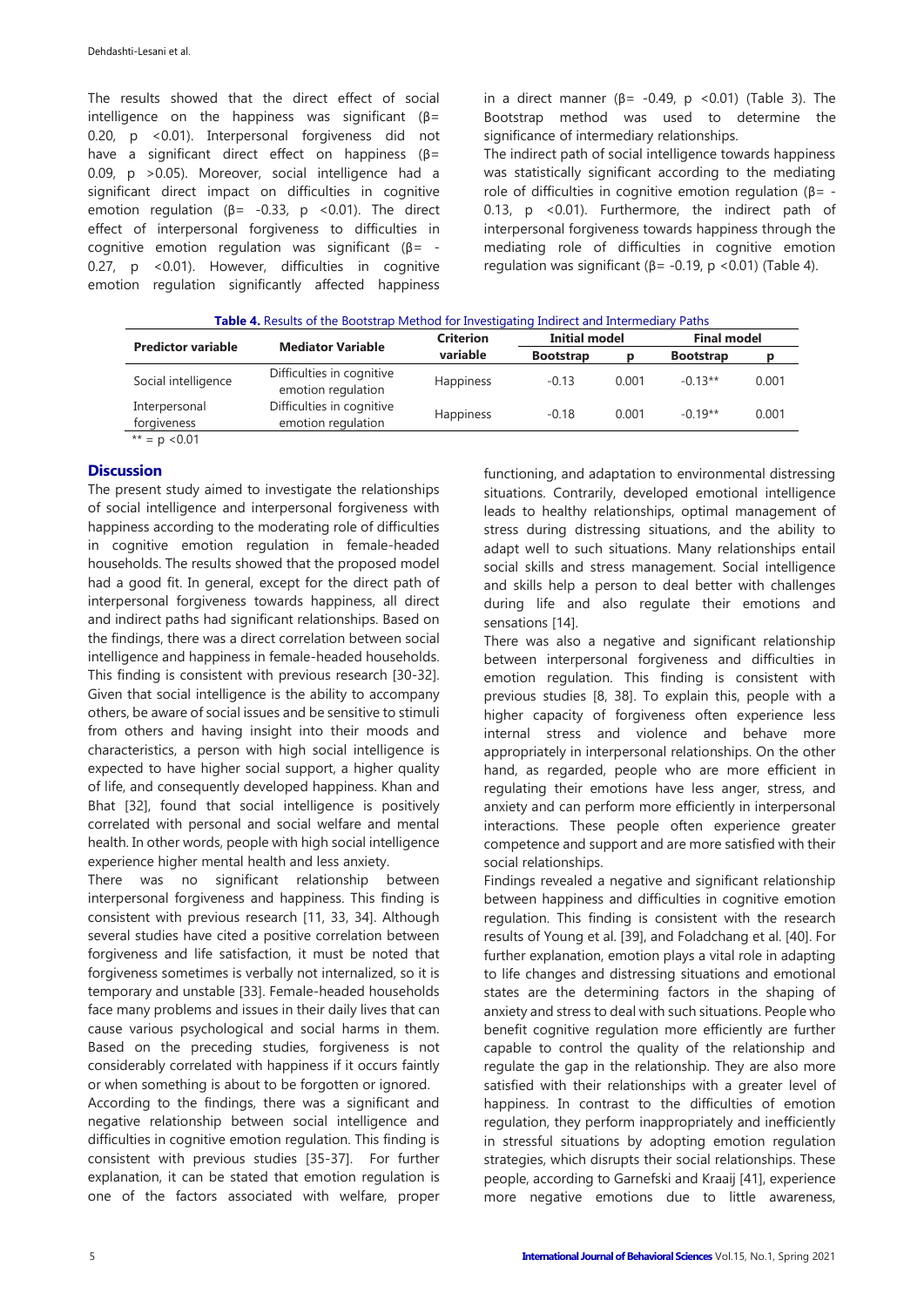misunderstandings, and irrational and wrong beliefs, and hence adopt irrelevant reciprocations.

The results also confirmed the mediating role of cognitive emotion regulation in the relationship between social intelligence and happiness. According to studies, happiness in people with difficulties in cognitive emotion regulation is considerably lower, particularly in terms of general health, happiness, social functioning, and mental health [42]. Difficulties in emotion regulation and failure to manage and control the emotion hurts the sense of accepting yourself and others and interpersonal relationships. These people are incapable of choosing, modifying, and responding to the situation. They do not adopt a proper problem-solving method and receive low social support. Although the relationship between social intelligence and happiness has been reported to be significant and positive, it can be reversed by the mediating role of difficulties in regulating emotions.

According to studies, people with developed friendly and effective relationships are happier and more satisfied, resulting in improved physical and mental health. These people enjoy being with each other and can handle their issues and problems. Contrarily, people with a high score of difficulties in emotion regulation in social situations show lower performance; this may lead to less interpersonal relationships and social adjustment, and consequently lower level of happiness. There was also a negative significant relationship between interpersonal forgiveness and happiness with the mediating role of difficulties in emotion regulation [43]. Social awareness is a strategy for cognitive emotion regulation. It gives a person more information on the opinions of others. Knowing others' beliefs is a factor affecting empathy. A sense of empathy with others helps a person to understand others in distressing situations and helps him/her to forgive others if they make mistakes. A person who has difficulty in cognitive adjustment has less empathy with others and shows less forgiveness.

# **Conclusion**

This work aimed at investigating the effects of some psychological variables on the happiness of femaleheaded households. Declined social relationships, economic pressures, and the unsecured future of themselves and their children are amongst the obstacles such women encounter. These all lead to depression, stress, and anxiety, and affect their happiness, satisfaction, and performance, and consequently the family. The results confirmed a significant relationship between these variables and happiness in female-headed households. Due to the limited statistical population and sample size, and the convenience sampling method of this research merely applied in Ahvaz city, generalization of the findings should be done with caution. The self-report nature of the research tool may result in getting biased answers from the respondents; it can negatively affect the generalization of the results. Happiness can decrease negative emotions, depression, and anxiety, and at the same time can increase decision-making abilities in stressful conditions. So, it is suggested to the concerned organizations to provide education in the area of communication skills, emotional (arousal) control, and emotional reactions for the psychological empowerment of this group of women. Meanwhile, regarding their major responsibilities, it is suggested to conduct similar studies with larger samples in different cities; the findings of such studies can be the basis of taking effective measures to decrease the problems faced by female-headed households.

## **Conflict of Interest**

The authors declare that they have no conflicts of interest and no financial benefits from this study.

#### **Ethical Approval**

The participants willingly filled out the questionnaires and signed a written informed consent. The study was approved by the Ethics Committee of the Islamic Azad University, Ahvaz branch.

#### **Acknowledgement**

This article was extracted from a part of the PhD dissertation of Masoume Dehdashti-Lesani in the Department of Psychology, Ahvaz Branch, Islamic Azad University, Ahvaz, Iran. The researchers wish to thank all the individuals who participated in the study.

#### **References**

- 1. Momenizadeh NA. Comparative analysis of household-headed women. Economic Journal (Quarterly Review of Economic Issues and Policies). 2014;14(13):95-120.
- 2. Bakhtiyari A, Mohebi SF. Government and women head of household. Women's Strategic Studies. 2007;34:67-110.
- 3. Sedghi-Jalal H, Aqili S, Khojasteh-Bagherzadeh H, Nemati-Anarak DA. Representation of hope and happiness on iranian television (Case report: Dorehami program). International Journal of Behavioral Sciences, 2020;13(4):173-178.
- 4. Guriev S, Zhuravskaya E. (Un)happiness in transition. Journal of Economic Perspectives. 2009;23(2):143-68.
- 5. Rabbani Khorasgan A, Kianpour M. Proposed model for measuring quality of life: a case study: Isfahan city. Journal of Social Problems of Iran. 2008;4:67-108.
- 6. Pandey R, Saxena P, Dubey A. Emotion regulation difficulties in alexithymia and mental health. Europe's Journal of Psychology. 2011;7(4):604-623.
- 7. Karduz FF, Sarıçam H. The relationships between positivity, forgiveness, happiness, and revenge. Revista Romaneasca pentru Educatie Multidimensionala. 2018;10(4):1-22.
- 8. Brandao T, Matias M, Ferreira T, Vieira J, Schulz MS, Matos PM. Attachment, emotion regulation, and well‐ being in couples: Intrapersonal and interpersonal associations. Journal of Personality. 2019;00:1-14.
- 9. Ashkani S, Edalati Shateri Z, Birashk B. Lack of forgiveness as a predisposing factor to depression: Comparison of lack of forgiveness in depressed, vulnerable to depression and nonvulnerable to depression subjects. International Journal of Behavioral Sciences. 2017;10(4):162-166.
- 10. Maltby J, Day L, Barber L. Forgiveness and happiness. the differing contexts of forgiveness using the distinction between hedonic and eudaimonia happiness. Journal of Happiness Studies. 2005;6:1-13.
- 11. Batik MV, Bingol TY, Kodaz AF, Hosoglu R. Forgiveness and subjective happiness of university students. International Journal of Higher Education. 2017;6(6):149-162.
- 12. Saricam H, Adam Karduz F. Adaptation of social media usage disorder scale to turkish culture: a validity and reliability study. Journal of Measurement and Evaluation in Education and Psychology. 2018;9(2):116-135.
- 13. Baqutayan S, Abd Ghafar S, Gul M. The relationship between stress and emotional intelligence among postgraduate students: the case study at Perdana school, university technology malaysia. International Journal of Behavioral Sciences. 2017;11(2):74-81.
- 14. Dehdashti Lesani M, Makvandi B, Naderi F, Hafezi F. The